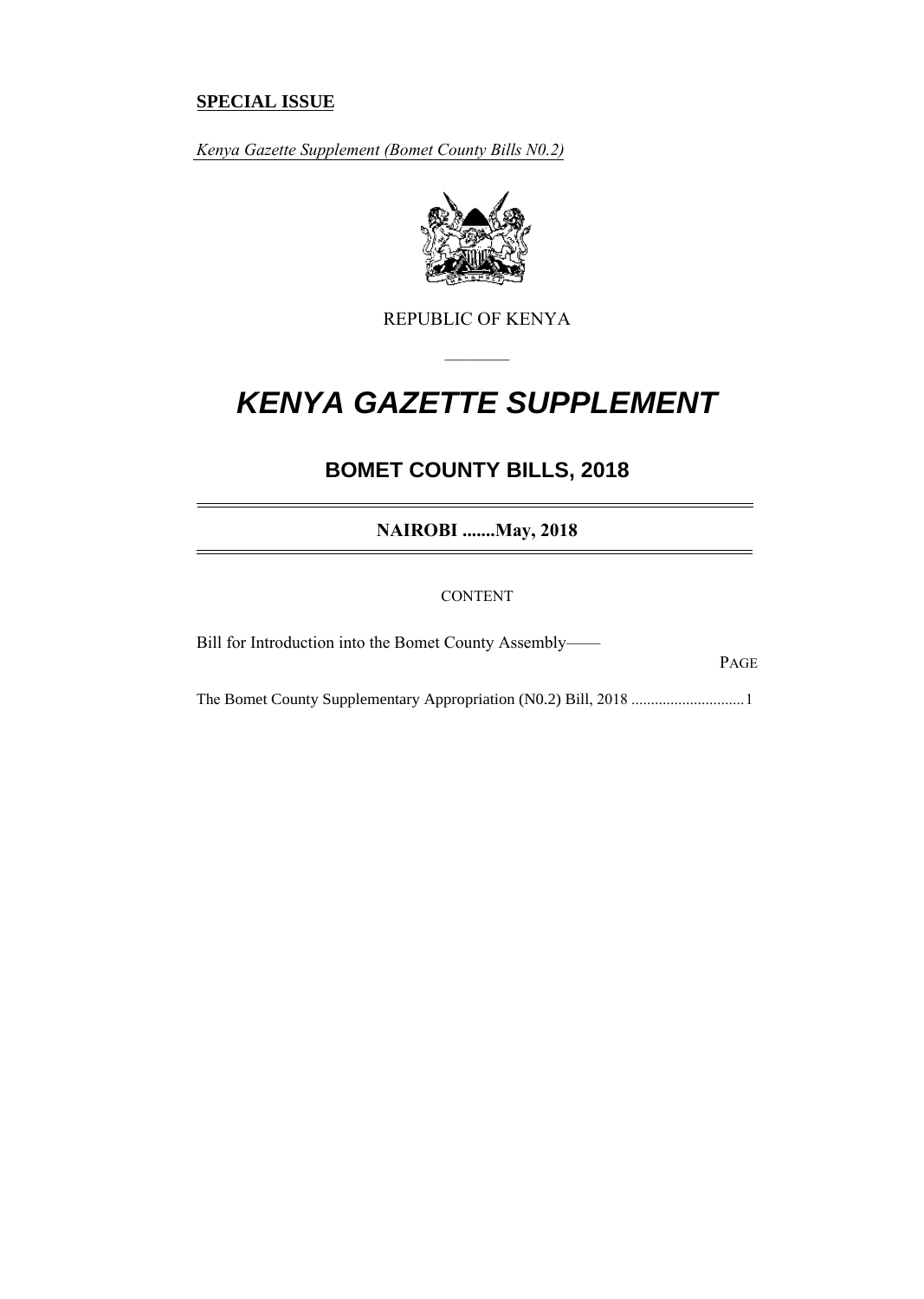#### **THE BOMET COUNTY SUPPLEMENTARY APPROPRIATION (N0.2) BILL, 2018**

#### **A Bill for**

- **AN Act of the County Assembly of Bomet to authorize the issue of a sum of money out of the County Revenue Fund and its application towards the service of the financial year ending 30th June 2018 and to appropriate those sums for certain public services and connected purposes**
- **ENACTED** by the County Assembly of Bomet, as follows—

**1.** This Act may be cited as the Bomet County Supplementary Appropriation (N0.2) Act, 2018.

**2.** (1) The Bomet County Treasury may issue out of the County Revenue Fund and apply towards the supply granted for the service of the financial year ending  $30<sup>th</sup>$ June, 2018 the sum of Kenya Shillings Six Billion, Two Hundred and Forty One Million, Nine Hundred and Eight Thousand, Six Hundred and Ninety Nine, and the sum shall be deemed to have been appropriated as from 1<sup>st</sup> July, 2017, for the services and purposes specified in the schedule.

**3.** The sum granted by section 2 shall be appropriated for the several services and purposes specified in the second column of the Schedule, in the amounts specified in the third column of that schedule.

Short title and commencement.

Issue of Kenya Shillings 6,241,908,699.00 out of the County Revenue Fund for service of the financial year ending<br>30<sup>th</sup> June, 2018 and appropriation of the money granted.

Appropriations in grant.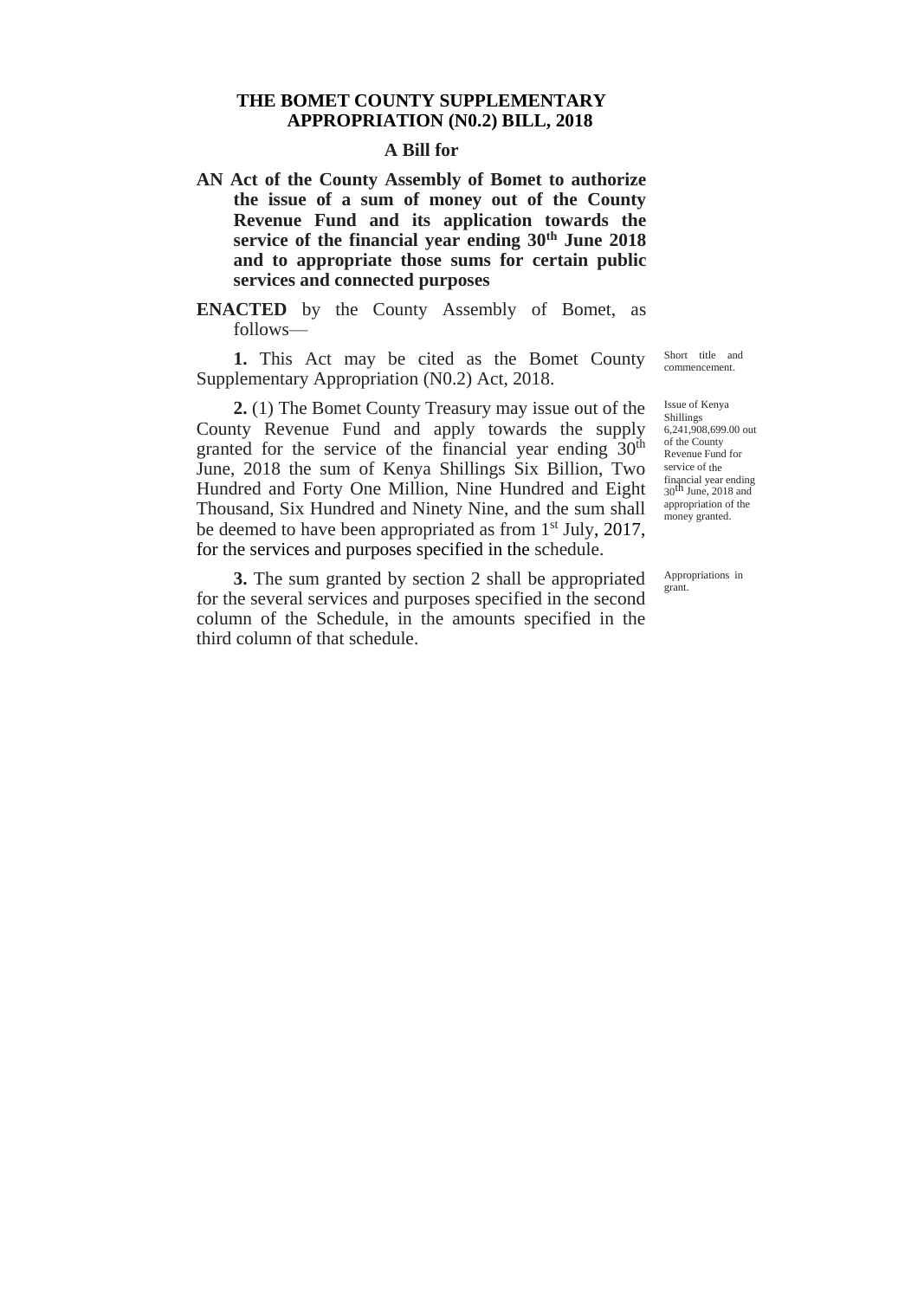|             | <b>SCHEDULE</b><br>$(ss.2$ and 3)                                                                                                                                                                                                                                                                                                                                                                                                                                          |                |                                 |
|-------------|----------------------------------------------------------------------------------------------------------------------------------------------------------------------------------------------------------------------------------------------------------------------------------------------------------------------------------------------------------------------------------------------------------------------------------------------------------------------------|----------------|---------------------------------|
| (1)         | (2)                                                                                                                                                                                                                                                                                                                                                                                                                                                                        | (3)            | (4)                             |
| Vote<br>No. | Service or Purpose                                                                                                                                                                                                                                                                                                                                                                                                                                                         | Supply (KSh.)  | Appro<br>priati<br>on-in<br>aid |
|             | Recurrent Expenditure                                                                                                                                                                                                                                                                                                                                                                                                                                                      | 2017/2018      |                                 |
|             | R101 The amount required for the financial year ending<br>30th June 2018 for salaries for the Governor,<br>Deputy Governor, executives, County Secretary<br>administrators in<br>the department<br>and<br>of<br>Administration, ICT and Public service<br>The amount required for the financial year ending<br>30th June 2018 for salaries for the Public Service                                                                                                          | 184,608,278.00 |                                 |
|             | including their support<br>Board<br>services                                                                                                                                                                                                                                                                                                                                                                                                                               |                |                                 |
|             |                                                                                                                                                                                                                                                                                                                                                                                                                                                                            | 30,472,000.00  |                                 |
|             | The amount required for the financial year ending<br>June 2018 for salaries for staff in<br>30th                                                                                                                                                                                                                                                                                                                                                                           |                |                                 |
|             |                                                                                                                                                                                                                                                                                                                                                                                                                                                                            | 489,797,230.00 |                                 |
|             | The amount required for the financial year ending<br>30th June 2018 for salaries for staff in                                                                                                                                                                                                                                                                                                                                                                              |                |                                 |
|             |                                                                                                                                                                                                                                                                                                                                                                                                                                                                            | 13,080,406.00  |                                 |
|             | The amount required for the financial year ending<br>30th June 2018 for operations and maintenance<br>supplies, utilities,<br>including<br>services,<br>communications, travel, printing, rental, hospitality,<br>insurances, training, fuel, transport, maintenance,<br>consultancies, professional contract, Billing,<br>administrative, security, and other miscellaneous<br>grants and expenses for the Governor, Deputy<br>Governor, executives, County Secretary and |                |                                 |
|             |                                                                                                                                                                                                                                                                                                                                                                                                                                                                            | 196,290,775.00 |                                 |
|             | The amount required for the financial year ending<br>30th June 2018 for operations and maintenance<br>including<br>utilities.<br>supplies,<br>services,<br>communications, travel, printing, rental, hospitality,<br>insurances, training, fuel, transport, maintenance,<br>consultancies, professional contribution bill, Billing,<br>administrative, security, and other miscellaneous<br>grants and expenses for the County Public Service                              | 16,653,320.00  |                                 |
|             | The amount required for the financial year ending<br>30th June 2018 for operations and maintenance<br>including<br>supplies, utilities,<br>services,<br>communications, travel,<br>printing,<br>rental,<br>hospitality, insurances, training, fuel, transport,<br>maintenance, consultancies, professional<br>contract<br>Billing, administrative, security, and<br>other<br>miscellaneous grants and<br>for<br>expenses                                                   |                |                                 |
|             |                                                                                                                                                                                                                                                                                                                                                                                                                                                                            | 110,271,894.00 |                                 |
|             | The amount required for the financial year ending<br>30th June 2018 for operations and maintenance<br>including<br>supplies,<br>utilities,<br>services,<br>communications,<br>travel,<br>printing,<br>rental,<br>hospitality, insurances, training, fuel, transport,                                                                                                                                                                                                       |                |                                 |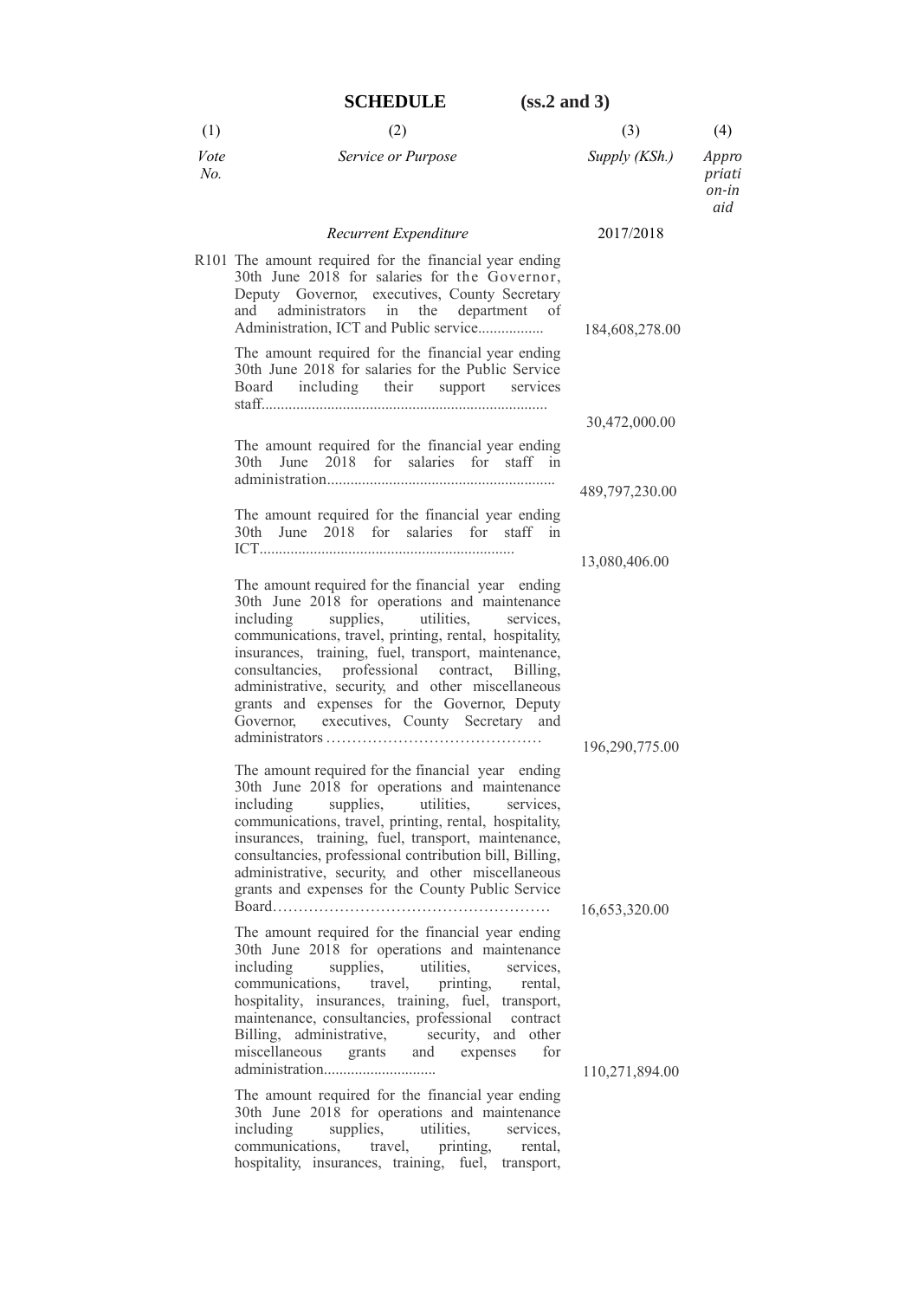| maintenance, consultancies, professional contract<br>Billing, administrative, security, and other<br>miscellaneous grants and expenses<br>for                                                                                                                                                                                                                                                                                                                                     | 11,010,000.00    |
|-----------------------------------------------------------------------------------------------------------------------------------------------------------------------------------------------------------------------------------------------------------------------------------------------------------------------------------------------------------------------------------------------------------------------------------------------------------------------------------|------------------|
|                                                                                                                                                                                                                                                                                                                                                                                                                                                                                   | 1,052,183,903.00 |
| R102 The amount required for the financial year ending<br>$30th$ June 2018 for salaries for Finance                                                                                                                                                                                                                                                                                                                                                                               | 153,750,712      |
| The amount required for the financial year ending<br>$30th$ June 2018 for salaries for Economic                                                                                                                                                                                                                                                                                                                                                                                   | 21,995,925       |
| The amount required for the financial year ending<br>30th June 2018 for operations and maintenance<br>including supplies, utilities, services,<br>communications, travel, printing, rental,<br>hospitality, insurances, training, fuel, transport,<br>maintenance, consultancies, professional contract<br>Billing, administrative, security, and other<br>miscellaneous grants and expenses for                                                                                  | 145,837,992.00   |
| The amount required for the financial year ending<br>30th June 2018 for operations and maintenance<br>including supplies, utilities, services,<br>communications, travel, printing, rental,<br>hospitality, insurances, training, fuel, transport,<br>maintenance, consultancies, professional contract<br>Billing, administrative, security, and other<br>miscellaneous grants and expenses for Economic                                                                         | 75,181,814.00    |
|                                                                                                                                                                                                                                                                                                                                                                                                                                                                                   | 396,766,443.00   |
| R103 The amount required for the financial year ending<br>30th June 2018 for salaries for Lands, Housing and                                                                                                                                                                                                                                                                                                                                                                      | 219,746,434.00   |
| The amount required for the financial year<br>ending 30th June 2018 for operations and<br>maintenance including supplies, utilities, services,<br>communications, travel, printing,<br>rental.<br>hospitality, insurances, training, fuel, transport,<br>maintenance, consultancies, professional contract,<br>administrative, security, and<br>Billing,<br>other<br>miscellaneous grants and expenses for Lands,<br>Housing and Urban Planning                                   | 13,426,828.00    |
|                                                                                                                                                                                                                                                                                                                                                                                                                                                                                   | 233, 173, 262.00 |
| R104 The amount required for the financial year ending<br>30th June 2018 for salaries for Youth, Sports,                                                                                                                                                                                                                                                                                                                                                                          | 47,226,632.00    |
| The amount required for the financial year ending<br>30th June 2018 for operations and maintenance and<br>other recurrent including, PWDs support services,<br>supplies, utilities, services, communications, travel,<br>printing, rental, hospitality, insurances, training,<br>fuel, transport, maintenance, consultancies,<br>professional contract, Billing, administrative,<br>security, and other miscellaneous grants<br>and<br>expenses Youth, Sports, Gender and Culture |                  |
|                                                                                                                                                                                                                                                                                                                                                                                                                                                                                   | 58,244,150.00    |
|                                                                                                                                                                                                                                                                                                                                                                                                                                                                                   | 105,820,482.00   |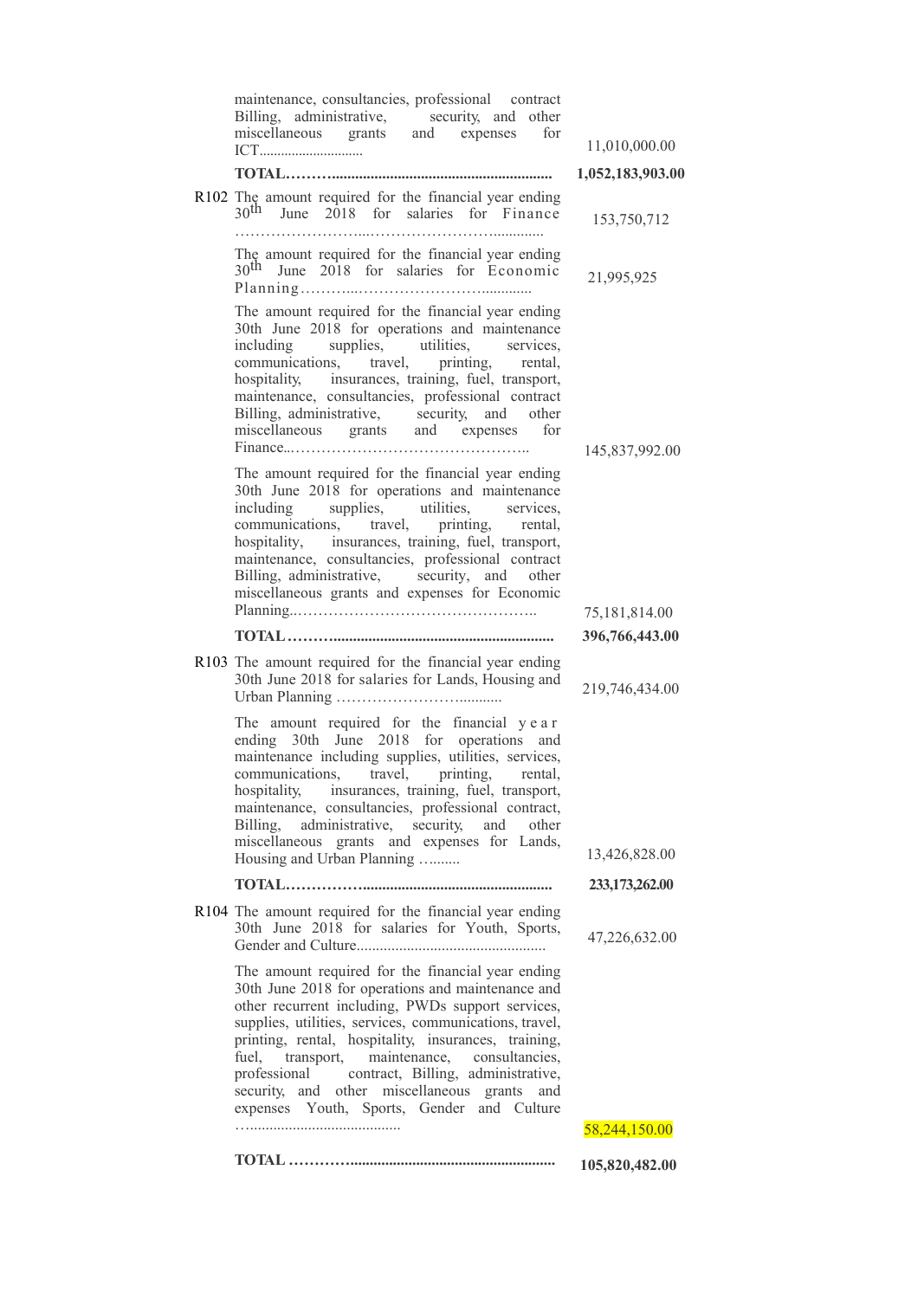| R105 The amount required for the financial year ending<br>30th June 2018 for salaries for Medical Services<br>and Public Health                                                                                                                                                                                                                                                                                                                                                                                                                                                                 | 593,492,464.00                  |
|-------------------------------------------------------------------------------------------------------------------------------------------------------------------------------------------------------------------------------------------------------------------------------------------------------------------------------------------------------------------------------------------------------------------------------------------------------------------------------------------------------------------------------------------------------------------------------------------------|---------------------------------|
| The amount required for the financial year ending<br>30th June 2018 for operations and maintenance and<br>other recurrent including purchase of medical drugs,<br>dressings and other non-pharmaceutical medical<br>items, leasing of medical equipment, supplies,<br>utilities, services, communications, travel, printing,<br>rental, hospitality, insurances, training, fuel,<br>transport, maintenance, consultancies, professional<br>contract, Billing, hire of transport, administrative,<br>security, and other miscellaneous grants<br>and<br>expenses for Medical Services and Public | 555, 131, 227.00                |
|                                                                                                                                                                                                                                                                                                                                                                                                                                                                                                                                                                                                 | 1,148,623,691.00                |
| R106 The amount required for the financial year ending<br>30th June 2018 for salaries for Agriculture,                                                                                                                                                                                                                                                                                                                                                                                                                                                                                          |                                 |
|                                                                                                                                                                                                                                                                                                                                                                                                                                                                                                                                                                                                 | 170,680,171.00                  |
| The amount required for the financial year ending<br>30th June 2018 for operations and maintenance<br>supplies, utilities, services,<br>including<br>communications, travel, printing, rental, hospitality,<br>insurances, training, fuel, transport, maintenance,<br>consultancies, professional contract,<br>Billing,<br>administrative, security, and other miscellaneous<br>grants and expenses for Agriculture, Livestock and                                                                                                                                                              |                                 |
| Co-operatives                                                                                                                                                                                                                                                                                                                                                                                                                                                                                                                                                                                   | 38,121,151.00                   |
|                                                                                                                                                                                                                                                                                                                                                                                                                                                                                                                                                                                                 | 208,801,322.00                  |
|                                                                                                                                                                                                                                                                                                                                                                                                                                                                                                                                                                                                 |                                 |
| R107 The amount required for the financial year ending<br>30th June 2018 for salaries for Water, Sanitation and                                                                                                                                                                                                                                                                                                                                                                                                                                                                                 | 46,804,635.00                   |
| The amount required for the financial year ending<br>30th June 2018 for operations and maintenance<br>including supplies, utilities, services,<br>communications, travel, printing, rental, hospitality,<br>insurances, training, fuel, transport, maintenance,<br>consultancies, professional contract, Billing,<br>administrative, security, and other miscellaneous<br>grants and expenses for Water, Sanitation and                                                                                                                                                                         | 13,972,883.00                   |
|                                                                                                                                                                                                                                                                                                                                                                                                                                                                                                                                                                                                 | 60,777,518.00                   |
| R108 The amount required for the financial year ending<br>30th June 2018 for salaries for Education and                                                                                                                                                                                                                                                                                                                                                                                                                                                                                         | 208,135,411.00                  |
| The amount required for the financial year ending<br>30th June 2018 for operations and maintenance<br>supplies,<br>utilities,<br>including<br>services.<br>communications, travel, printing, rental, hospitality,<br>insurances, training, fuel, transport, maintenance,<br>consultancies, professional contract, Billing,<br>administrative, security, and other miscellaneous<br>grants and expenses for Education and Vocational                                                                                                                                                             |                                 |
|                                                                                                                                                                                                                                                                                                                                                                                                                                                                                                                                                                                                 | 65,730,299.00<br>273,865,710.00 |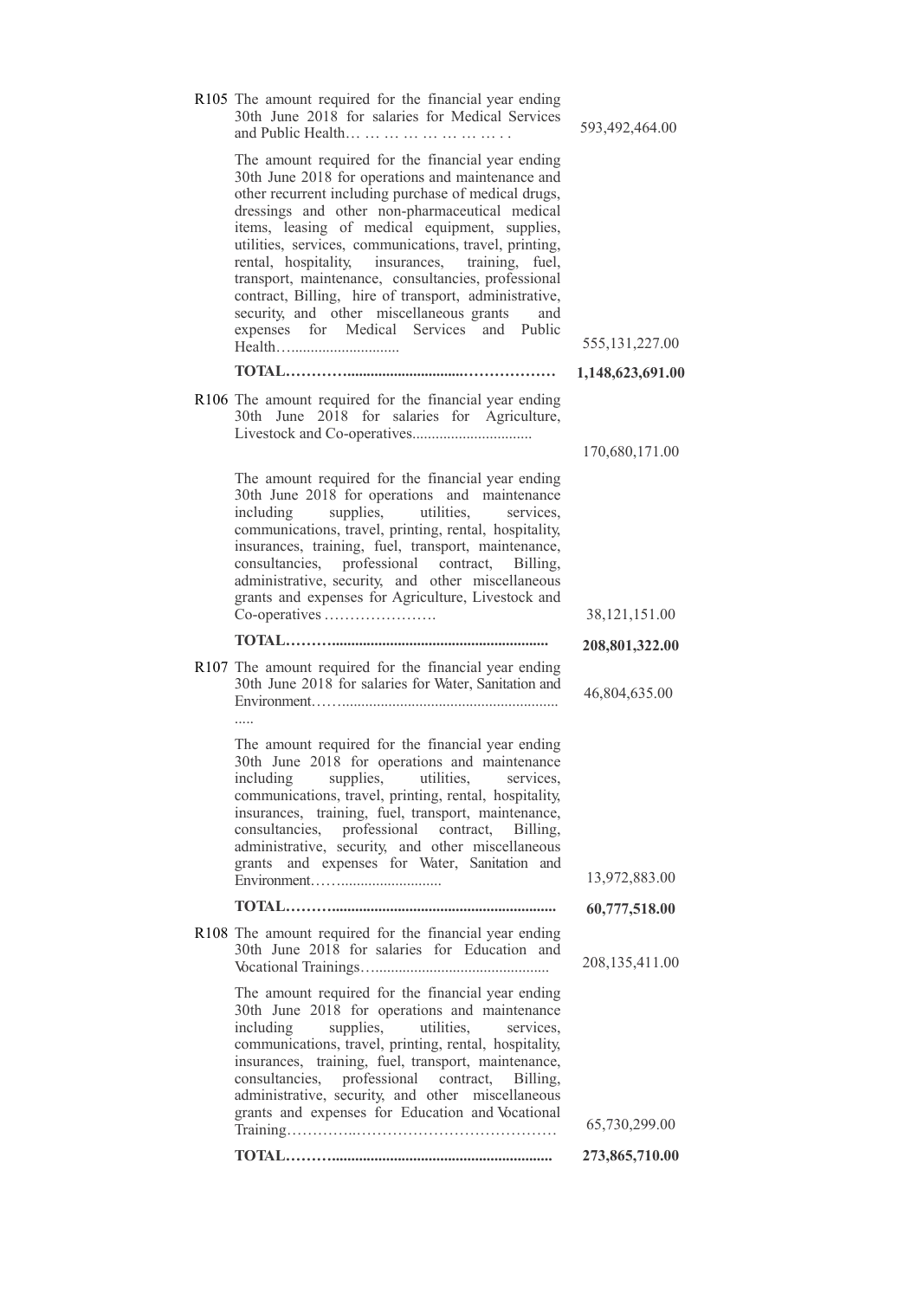|      | <b>CLASS SUB-TOTAL RECURRENT</b>                                                                                                                                                                                                                                                                                                                                                                                             | 3,689,445,827.00 |
|------|------------------------------------------------------------------------------------------------------------------------------------------------------------------------------------------------------------------------------------------------------------------------------------------------------------------------------------------------------------------------------------------------------------------------------|------------------|
|      |                                                                                                                                                                                                                                                                                                                                                                                                                              | 88,189,432.00    |
|      | The amount required for the financial year ending<br>30th June 2018 for operations and maintenance<br>including supplies, utilities, services,<br>communications, travel, printing, rental, hospitality,<br>insurances, training, fuel, transport, maintenance,<br>consultancies, professional contract, Billing,<br>administrative, security, and other miscellaneous<br>grants and expenses for Trade, Energy, Tourism and | 23,249,300.00    |
| R110 | The amount required for the financial year ending<br>30th June 2018 for salaries for Trade, Energy,                                                                                                                                                                                                                                                                                                                          | 64,940,132.00    |
|      |                                                                                                                                                                                                                                                                                                                                                                                                                              | 121,244,064.00   |
|      | The amount required for the financial year ending<br>30th June 2018 for operations and maintenance<br>including supplies, utilities, services,<br>communications, travel, printing, rental, hospitality,<br>insurances, training, fuel, transport, maintenance,<br>consultancies, professional contract, Billing,<br>administrative, security, and other miscellaneous<br>grants and expenses for Roads, Public Works        | 68,601,289.00    |
| R109 | The amount required for the financial year ending<br>30th June 2018 for salaries for Roads, Public                                                                                                                                                                                                                                                                                                                           | 52,642,775.00    |

### *Development Expenditure*

| D101 The amount required for the financial year<br>ending 30th June 2018 for capital expenditure in<br>the department of administration including<br>construction of County Headquarters, sub-<br>county offices, ward offices, installation of ICT                                                     | 137,154,000.00 |
|---------------------------------------------------------------------------------------------------------------------------------------------------------------------------------------------------------------------------------------------------------------------------------------------------------|----------------|
| D103 The amount required for the financial year<br>ending 30th June 2018 for capital<br>expenditure in the department of Lands, Housing<br>and Urban Planning including land acquisition,<br>setting up of county valuation roll, construction                                                          | 66,890,860.00  |
| D104 The amount required for the financial year<br>ending 30th June 2018 for capital expenditure in<br>the department of Youth, Sports, Gender and<br>Culture including development of sports<br>facilities, establishment of home craft centres                                                        | 39,244,150.00  |
| D105 The amount required for financial year ending<br>30 <sup>th</sup> June 2018 for capital expenditure in the<br>department of Medical Services and Public<br>Health including Infrastructural support to<br>health facilities - for old and upcoming facilities<br>purchase of medical and<br>dental | 166,144,681.00 |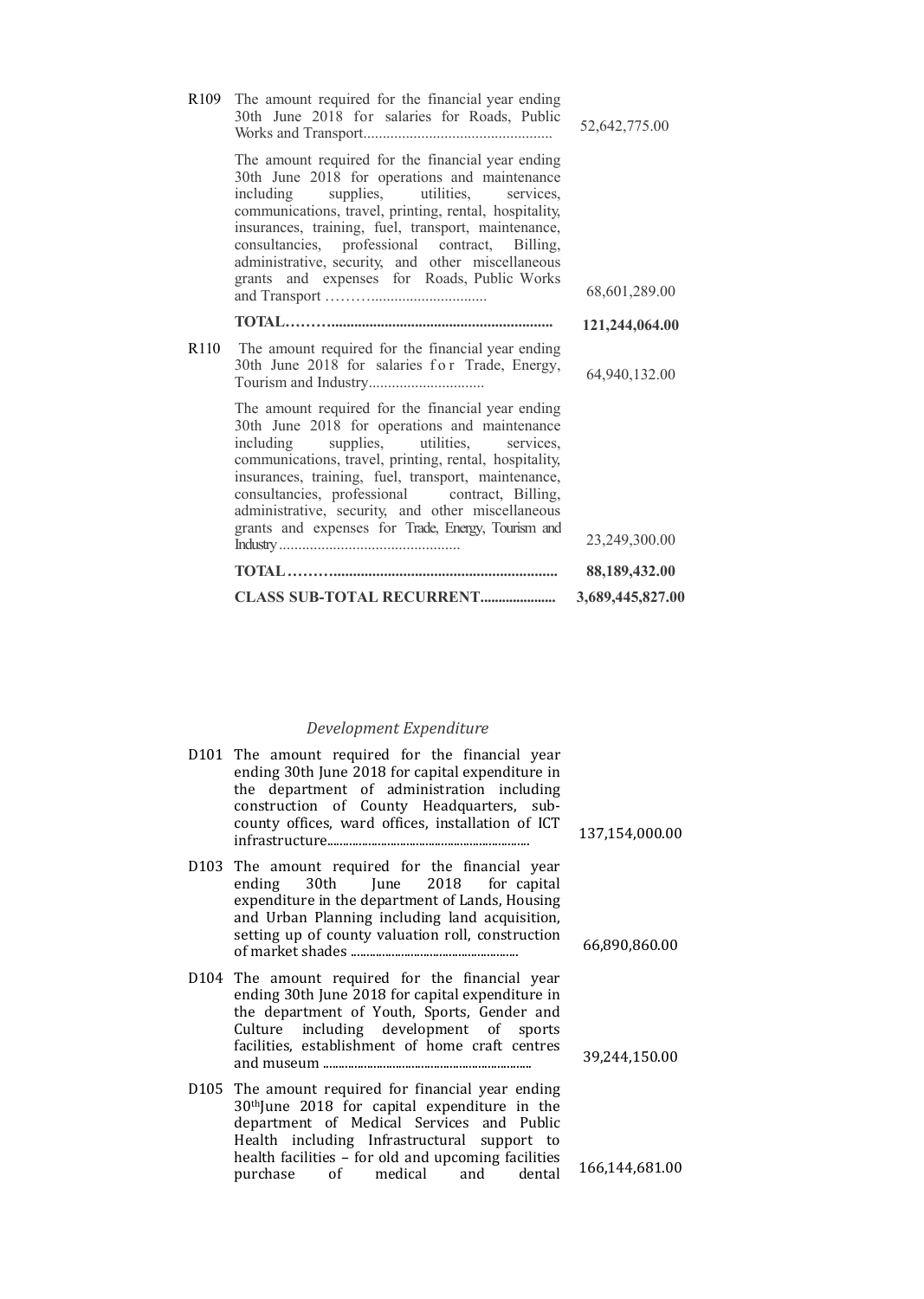|--|

- D106 The amount required for the financial year ending 30th June 2018 for capital expenditure in the department of Agriculture, Livestock and Co-operatives including cash crop Development, construction of food stores, Hub Development and Value addition, agricultural engineering services, Animal Husbandry, Fish Farming, Disease and Vector Control, i.e., Dips Abattoirs and Slaughter facilities and construction of cooling plants ...........................
- D107 The amount required for the financial year ending 30th June 2018 for capital expenditure in the department of Water, Sanitation and Environment including development of water supply, BIDP programme, Irrigation infrastructure, water harvesting, environment management and protection..................................
- D108 The amount required for the financial year ending 30th June 2018 for capital expenditure in the department of Education and vocational training sector including Construction of ECD centres, acquisition of furniture for ECD, Construction and Equipping of workshop tools for Technical Vocational Educational and Training institutions ............................................

168,080,563.00

214,621,389.00

321,354,156.00

D109 The amount required for the financial year ending 30th June 2018 for capital expenditure in the department of Roads, Public works and Transport including design and construction of roads, motorised and foot bridges, bush clearing, culvert installation, and road safety intervention .......................................

658,919,443.00

D110 The amount required for the financial year ending 30th June 2018 for capital expenditure in the department Trade, Energy, Tourism and Industry including Energy development, industrial development, Installation and maintenance of street lights.......................................................... 30,852,100.00 **CLASS SUB-TOTAL DEVELOPMENT.............. 1,803,261,342.00**

**CLUSTER SUB-TOTAL ....................................... 5,492,707,169.00**

#### **COUNTYASSEMBLY**

*Recurrent expenditure*

R111 The amount required for the financial year<br>ending 30<sup>th</sup> June 2018 for the County Assembly for the payment of salaries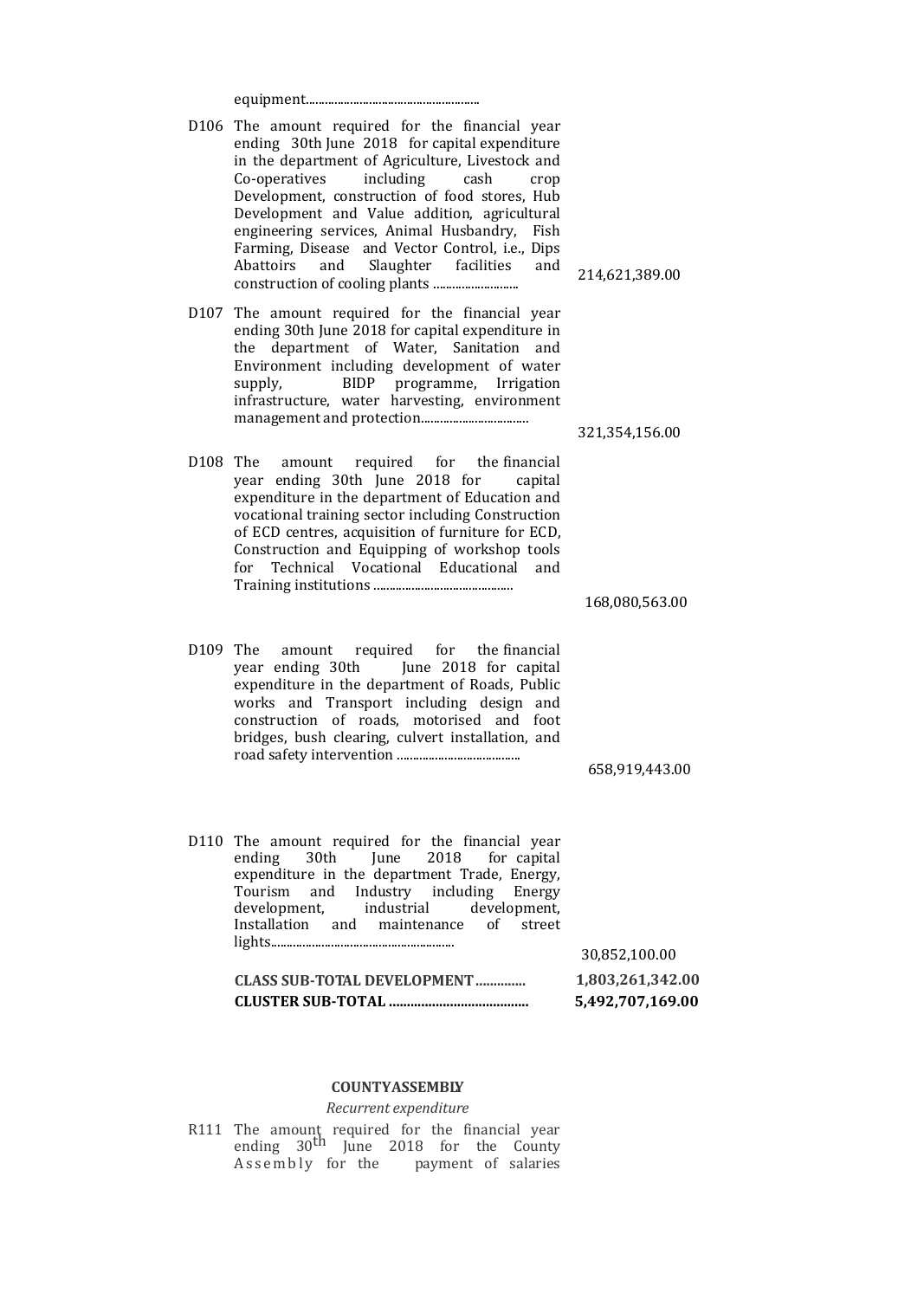|      |                                                                                                                                                                                                                                                                                                                                                                                                                    | 6,241,908,699.00                 |
|------|--------------------------------------------------------------------------------------------------------------------------------------------------------------------------------------------------------------------------------------------------------------------------------------------------------------------------------------------------------------------------------------------------------------------|----------------------------------|
|      | <b>CLUSTER SUB-TOTAL</b>                                                                                                                                                                                                                                                                                                                                                                                           | 749,201,530.00                   |
|      | <b>CLASS SUB-TOTAL DEVELOPMENT</b>                                                                                                                                                                                                                                                                                                                                                                                 | 55,350,024.00                    |
| D111 | The amount required for the financial year<br>ending 30th June 2018 for capital expenditure<br>including construction of a perimeter wall,<br>purchase of land for residential buildings, motor                                                                                                                                                                                                                    | 55,350,024.00                    |
|      | <b>CLASS SUB TOTAL RECURRENT</b>                                                                                                                                                                                                                                                                                                                                                                                   | 693,851,506.00                   |
|      | The amount required for the financial year<br>ending 30th June 2018 for the County Assembly<br>mortgage and car loan                                                                                                                                                                                                                                                                                               | 140,000,000.00                   |
|      | Speaker, Clerk, and other<br>support<br>The amount required for the financial year<br>ending 30 <sup>th</sup> June 2018 for operations and<br>maintenance for the County Assembly including<br>supplies, utilities, services, communications,<br>travel, printing, insurances, training, fuel,<br>transport, maintenance, professional contract,<br>bill, administrative, and other miscellaneous<br>grants<br>and | 235,423,846.00<br>318,427,660.00 |
|      | including members of the County Assembly,                                                                                                                                                                                                                                                                                                                                                                          |                                  |